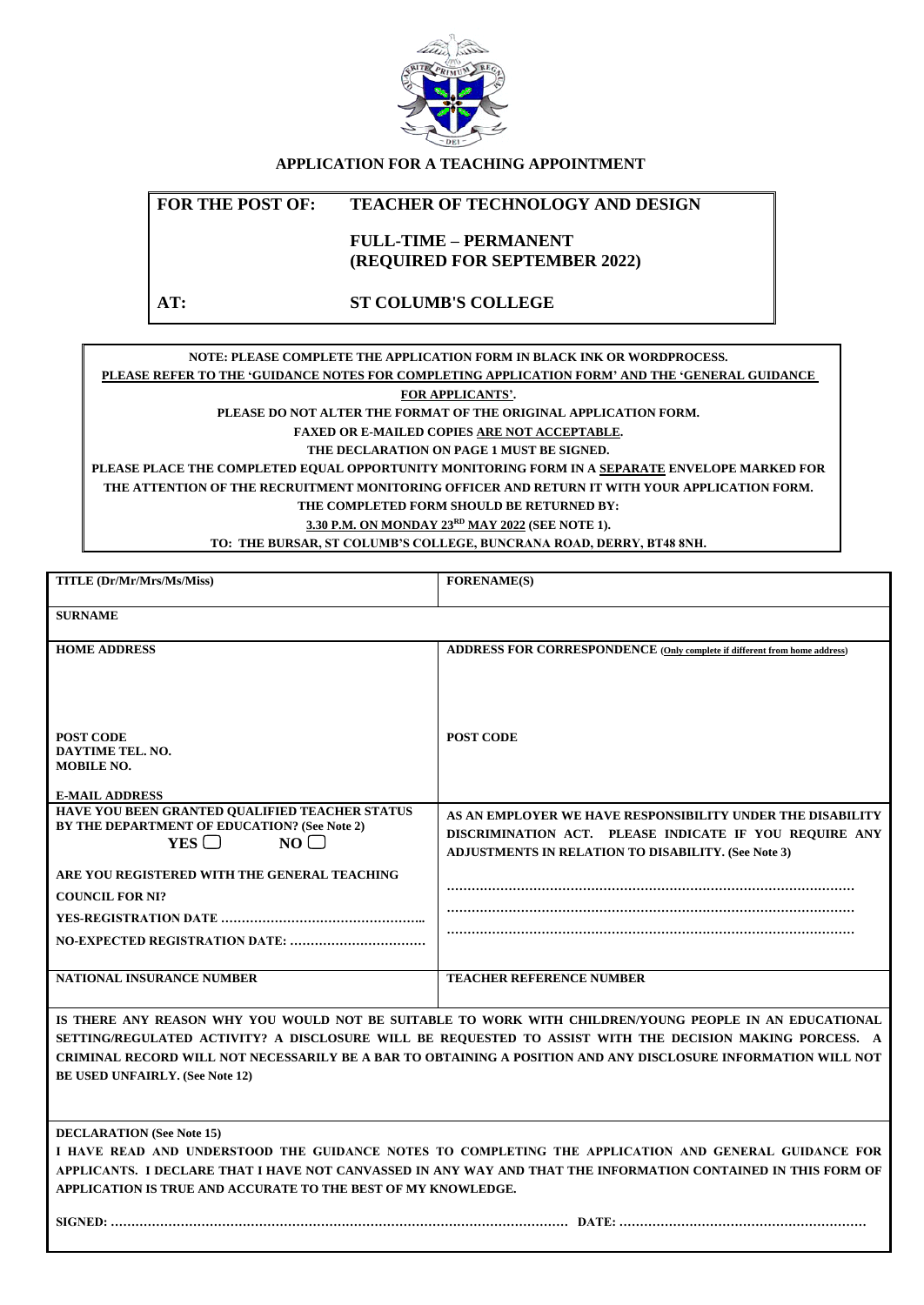**EDUCATION RECORD (See Note 4)**

## **SECOND LEVEL EDUCATION**

| SECUIVE LEVEL EDUCATION                       |                                                                                                                                                 |
|-----------------------------------------------|-------------------------------------------------------------------------------------------------------------------------------------------------|
| <b>POST PRIMARY SCHOOL(S)</b><br>(GIVE DATES) | <b>EXAMINATIONS PASSED AT A-LEVEL OR EQUIVALENT</b><br><b>(GIVE GRADE ACHIEVED IN EACH SUBJECT, LEVEL OF ENTRY AND DATE</b><br><b>AWARDED</b> ) |
|                                               |                                                                                                                                                 |
|                                               |                                                                                                                                                 |

#### **HIGHER EDUCATION (See Note 7)**

| <b>UNIVERSITY OR COLLEGE</b>                                                                            | <b>QUALIFICATIONS OBTAINED (Details)</b>                                                                                                  |
|---------------------------------------------------------------------------------------------------------|-------------------------------------------------------------------------------------------------------------------------------------------|
| (a) Source(s) of Primary and Other Degrees or<br>qualifications. (Give dates when enrolled at<br>same). | Give Title of Degree(s) or qualifications, Subject(s) in Degree(s), Grades/Class and Division of<br>Degree(s) and Date(s) when conferred. |
| (b) Give details of the modules/units taken in<br>your Degree(s).                                       |                                                                                                                                           |
| (c) Source of Teaching Qualification (Give dates<br>when enrolled at same).                             | Give Title of Diploma/Certificate, Subject(s) in same, dates when obtained and, where applicable,<br>details re standards achieved.       |

| <b>HAVE YOU SUCCESSFULLY COMPLETED INDUCTION?</b> |                  | YES/NO. | IF "YES" DATE COMPLETED? |  |
|---------------------------------------------------|------------------|---------|--------------------------|--|
|                                                   |                  |         |                          |  |
| NUMBER OF COMPLETED YEARS TEACHING EXPERIENCE:    |                  |         |                          |  |
| <b>PRIMARY</b>                                    | <b>SECONDARY</b> |         | <b>OTHER</b>             |  |

**EXPERIENCE OF TEACHING TECHNOLOGY AND DESIGN (ENGINEERING/CONSTRUCTION)**

| Have you experience of teaching Technology and Design to GCSE-level or above? |  |  |
|-------------------------------------------------------------------------------|--|--|
| Give details including level, when and for how long?                          |  |  |
|                                                                               |  |  |

**OTHER QUALIFICATIONS OR ATTAINMENTS (See Note 7)**

**What other subject(s) of the school's curriculum are you able to teach? What formal qualifications and/or experience do you have in this/these subject area(s)?**

**Do you have any other qualifications or attainments relevant to this post?**

**WOULD YOU BE WILLING TO ASSIST IN THE TEACHING OF RELIGION IN THE SCHOOL?**

**ARE YOU ABLE AND WILLING TO CONTRIBUTE TO THE CATHOLIC ETHOS OF THE COLLEGE AND TO ENRICH THE EXPERIENCES OF THE PUPILS THROUGH PARTICIPATION IN EXTRA-CURRICULAR ACTIVITIES?**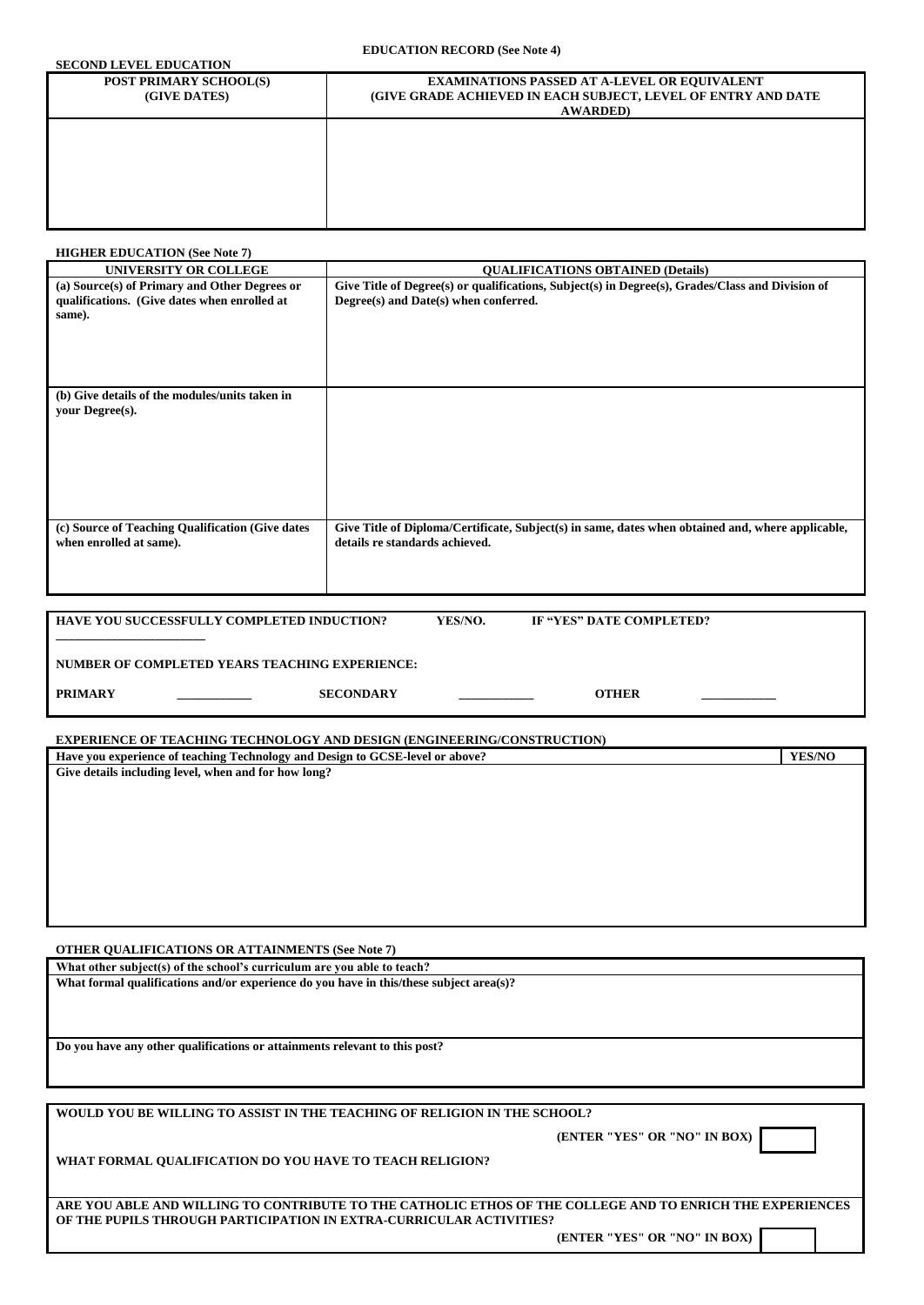| PRESENT EMPLOYMENT (IF APPLICABLE) |  |  |  |  |  |
|------------------------------------|--|--|--|--|--|
| <b>SCHOOL</b>                      |  |  |  |  |  |
| <b>ADDRESS</b>                     |  |  |  |  |  |
| <b>EMPLOYER'S NAME</b>             |  |  |  |  |  |
| <b>TELEPHONE NO.</b>               |  |  |  |  |  |

#### **GIVE A BRIEF DESCRIPTION OF DUTIES ATTACHED TO YOUR PRESENT EMPLOYMENT (TO INCLUDE KEY STAGE(S)/SUBJECTS TAUGHT AS WELL AS ADDITIONAL RESPONSIBILITIES/ALLOWANCES, ETC.)**

#### **EMPLOYMENT RECORD: PRESENT AND PREVIOUS EMPLOYMENT (MOST RECENT EMPLOYMENT FIRST)**

**PLEASE INDICATE BY MARKING \* AT THE MOST RECENT POST WHERE YOU WERE WORKING WITH CHILDREN OR YOUNG PEOPLE (See Note 10 & 11)**

| <b>FULL NAME OF SCHOOL/OTHER</b><br><b>EMPLOYMENT</b> | <b>NUMBER ON</b><br><b>ROLL</b> | <b>DATE</b> |             |           |
|-------------------------------------------------------|---------------------------------|-------------|-------------|-----------|
|                                                       |                                 |             | <b>FROM</b> | <b>TO</b> |
|                                                       |                                 |             |             |           |
|                                                       |                                 |             |             |           |
|                                                       |                                 |             |             |           |
|                                                       |                                 |             |             |           |
|                                                       |                                 |             |             |           |
|                                                       |                                 |             |             |           |
|                                                       |                                 |             |             |           |
|                                                       |                                 |             |             |           |
|                                                       |                                 |             |             |           |
|                                                       |                                 |             |             |           |
|                                                       |                                 |             |             |           |
|                                                       |                                 |             |             |           |
|                                                       |                                 |             |             |           |
|                                                       |                                 |             |             |           |

#### **PLEASE ACCOUNT FOR ANY GAPS IN YOUR EMPLOYMENT (See Note 11)**

**Please provide details of two referees: one Professional Referee – ideally the Principal of your current/most recent Teaching Post (or a College Tutor if you are a Graduate applicant) and one Character Referee - choose any person you deem suitable. The person should not be related to you in any way but may be connected with your school/employment. Prior consent must be obtained from referees. In circumstances where a referee is unavailable or information provided is incomplete, the Selection Panel reserves the right to contact any previous employer. (See Note 14)**

| Professional Referee: (Mr/Mrs/Miss/Ms) ______________ | Character Referee: (Mr/Mrs/Miss/Ms) ________________ |
|-------------------------------------------------------|------------------------------------------------------|
|                                                       |                                                      |
|                                                       |                                                      |
|                                                       |                                                      |
|                                                       |                                                      |
|                                                       |                                                      |
|                                                       |                                                      |
|                                                       |                                                      |
|                                                       |                                                      |

**HAVE YOU ANY OBJECTION TO YOUR EMPLOYERS BEING CONSULTED AT SHORTLISTING STAGE? YES/NO If you have answered 'YES' to this question, please give a reason:**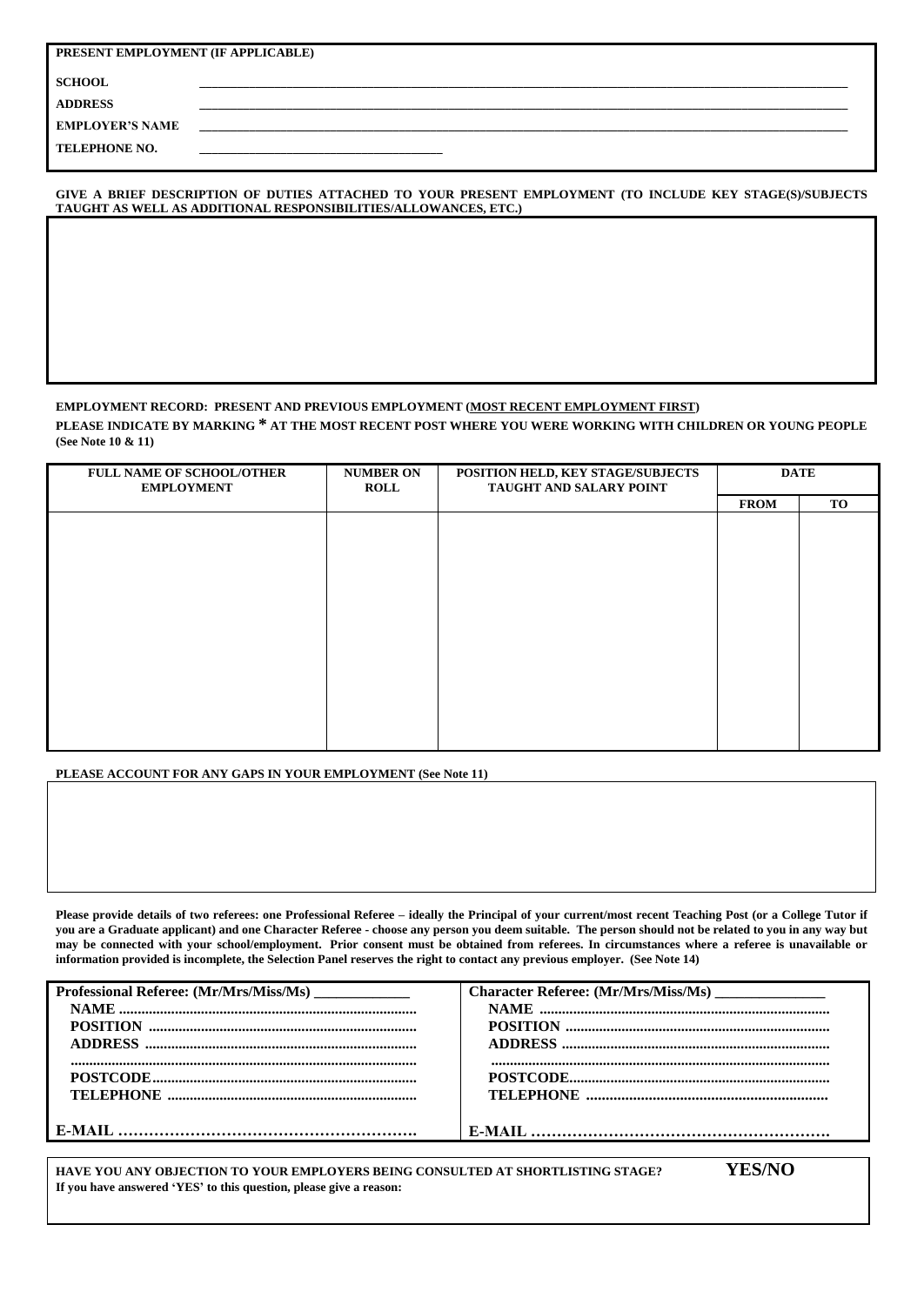**EXPLAIN HOW YOUR TEACHING EXPERIENCE AND QUALIFICATION(S) RELATE TO THIS POST**

#### **PERSONAL STATEMENT**

**You may use this space to give other information in support of your application. For example, you may wish to highlight in-service training, personal interests, involvement in the life of your local church, leisure activities, voluntary or paid work outside teaching, or other matters not previously mentioned. (See Note 1)**

**PLEASE REFER TO THE 'GUIDANCE NOTES FOR COMPLETING APPLICATION FORM' AND THE 'GENERAL GUIDANCE FOR APPLICANTS'**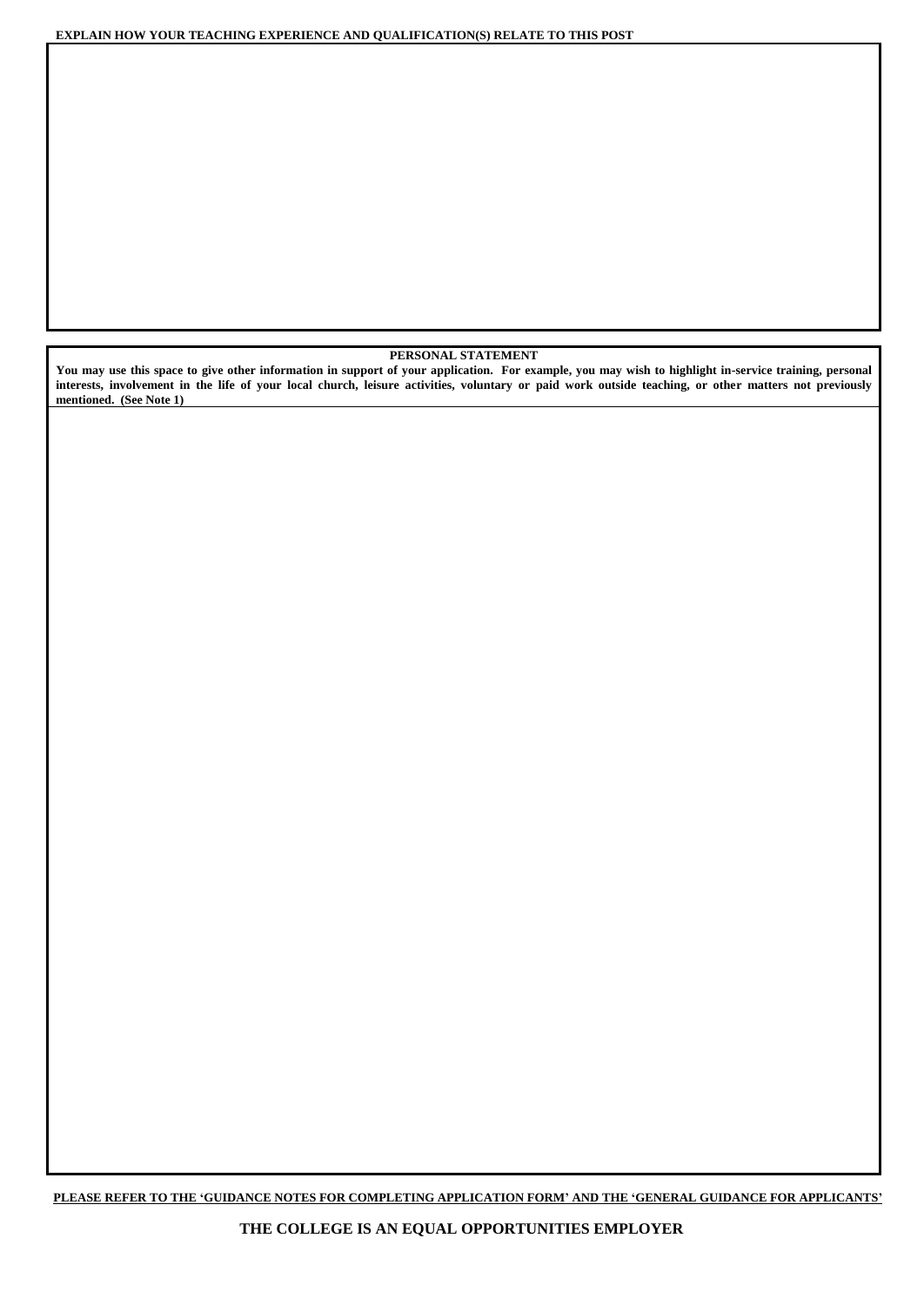

# **JOB DESCRIPTION**

## **POST TITLE: TEACHER OF TECHNOLOGY AND DESIGN**

## **POST - FULL-TIME – PERMANENT**

## **SCHOOL: ST COLUMB'S COLLEGE**

## **REPORTS TO: THE PRINCIPAL THROUGH THE DESIGNATED SUBJECT LEADER.**

## **SALARY: Commensurate with qualifications and experience in accordance with the terms as set out in DE Circular No. 2000/4 and the guidance provided by the Board of Governors.**

## **PROFESSIONAL DUTIES**

The Board of Governors of St. Columb's College requires the teacher to carry out his/her professional duties in accordance with The Terms and Conditions of Employment of a Teacher as set out in the Teachers {Terms and Conditions of Employment} Regulations [NI] 1996.

The normal duties and responsibilities will be those of a class teacher as listed {and amended from time to time} in the current edition of the Handbook for Governors and Staff.

Specific to this post the teacher is required

- 1 To teach Technology and Design to all levels within his or her professional competence.
- 2 To contribute to the teaching of another subject/subjects within his or her professional competence.
- 3 To assist with such extra-curricular duties as may be reasonably be required.
- 4 To know and understand the College's Child Protection Policy and procedures.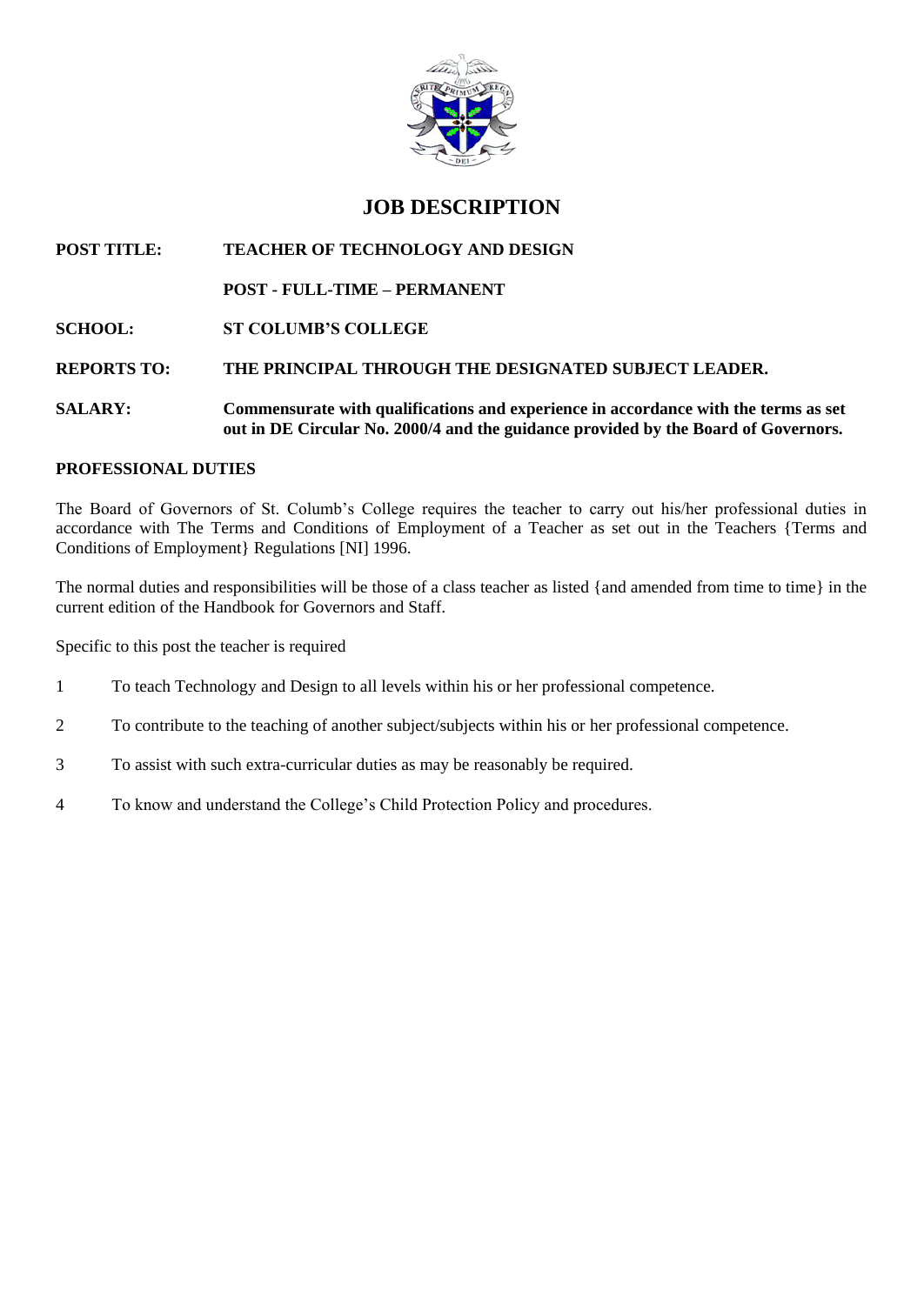| <b>Official Use Only</b> |                  |  |  |  |
|--------------------------|------------------|--|--|--|
| Year                     | May 22           |  |  |  |
| Applicant No.            |                  |  |  |  |
| Post Ref.                | Teach of $TD(P)$ |  |  |  |

## **St. Columb's College**

## EQUAL OPPORTUNITIES MONITORING QUESTIONNAIRE

In order to assist with our three-Year Equality Plan and to ensure that our equal opportunities policy is being implemented effectively, St Columb's College will monitor all employees and job applicants across the equality groupings included below. In order to assist with this process, all applicants are requested to complete the following questionnaire. **Do not separate this form from your job application.** Please put it in a separate envelope and mark confidential for the attention of the Recruitment Monitoring Officer. Explanatory notes relating to the monitoring process are given overleaf.

St. Columb's College is committed to providing equality of opportunity for all job applicants regardless of their religious belief, political opinion, racial group, gender, age, marital status, sexual orientation and whether or not they possess a disability or have or do not have dependants.

Please answer the following equality-group questions by ticking the appropriate box and/or providing details as required.

Please answer the following questions by ticking the appropriate box and/or providing details as required.

| 1. Gender:                                                                                                                     | Male<br>$\Box$            |                            | Female $\Box$    |                     |                                                                                                                                                                                                                                     |             |             |
|--------------------------------------------------------------------------------------------------------------------------------|---------------------------|----------------------------|------------------|---------------------|-------------------------------------------------------------------------------------------------------------------------------------------------------------------------------------------------------------------------------------|-------------|-------------|
| 2. Family Status:                                                                                                              | Care for other relative   | No caring responsibilities | $\Box$<br>$\Box$ | Other               | Care for children                                                                                                                                                                                                                   | $\Box$<br>П |             |
|                                                                                                                                |                           |                            |                  |                     |                                                                                                                                                                                                                                     |             |             |
| 3. Marital Status:                                                                                                             | Married<br>Widowed $\Box$ | $\Box$                     | Single           | $\Box$<br>Partner D | Divorced/Separated<br>Other                                                                                                                                                                                                         |             | $\Box$<br>П |
| 4. Ethnic Origin/Race:                                                                                                         |                           |                            |                  |                     |                                                                                                                                                                                                                                     |             |             |
| Bangladeshi                                                                                                                    | $\Box$                    | <b>Black African</b>       |                  | $\Box$              | <b>Black Caribbean</b>                                                                                                                                                                                                              |             | П           |
| Chinese                                                                                                                        | $\Box$                    | Indian                     |                  | $\Box$              | <b>Irish Traveller</b>                                                                                                                                                                                                              |             | $\Box$      |
| Pakistani                                                                                                                      | $\Box$                    | White                      |                  |                     | Mixed Ethnic Group                                                                                                                                                                                                                  |             | П           |
| Other                                                                                                                          |                           |                            |                  |                     |                                                                                                                                                                                                                                     |             |             |
| normal day to day activities.'<br>Having read this definition, do you consider yourself to have a disability?<br>Yes $\square$ | $\bf{No}$ $\Box$          |                            |                  |                     | Under the Disability Discrimination (NI) Act 1995 (as amended) a disabled person is defined as a person with: 'A<br>physical or mental impairment which has a substantial or long term adverse effect on their ability to carry out |             |             |
| 6. Perceived Religious Affiliation/Community Background:<br><b>Protestant</b> $\Box$                                           |                           | Roman Catholic <b>D</b>    |                  |                     | For most of us in Northern Ireland we are perceived to be from either the Protestant or Roman Catholic<br>community. Please indicate the community to which you belong by ticking the box below<br>Neither $\Box$                   |             |             |
| 7. Which category best describes your age?                                                                                     |                           |                            |                  |                     |                                                                                                                                                                                                                                     |             |             |
| Under 18 $\Box$                                                                                                                |                           | $18-34$                    | $35-54$ $\Box$   |                     | $55+$                                                                                                                                                                                                                               |             |             |
| 8. How did you become aware of this advertisement? (Please indicate below)                                                     |                           |                            |                  |                     |                                                                                                                                                                                                                                     |             |             |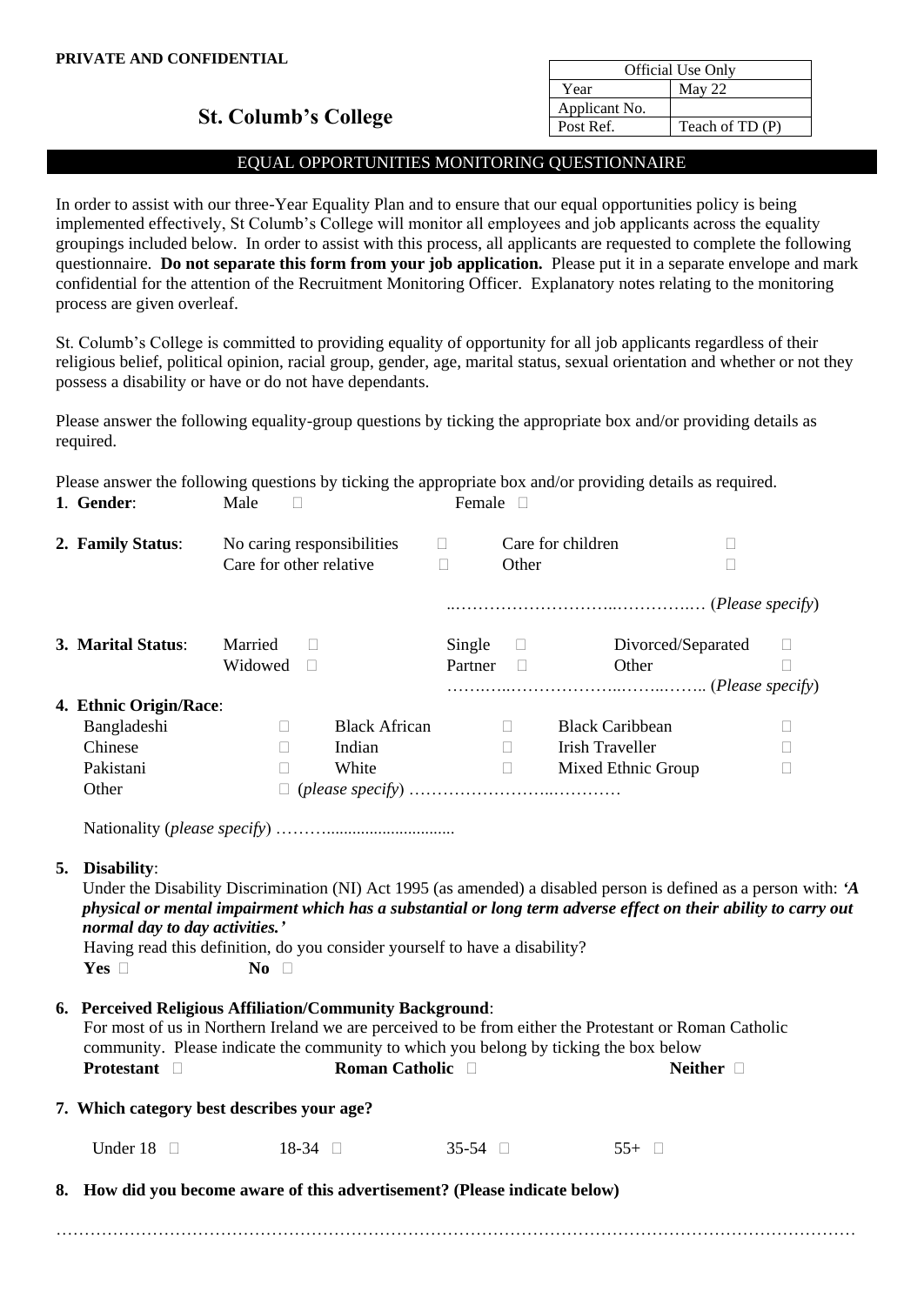## EXPLANATORY NOTES

St Columb's College is committed to providing equality of opportunity for all job applicants. These notes explain the purpose of the questionnaire, the information to be provided and the way that information will be used.

- 1 The questionnaire monitors your gender, family status/caring responsibilities, marital status, ethnic origin, disability, perceived religious affiliation/community background and age.
- 2 To ensure the confidentiality of this information, the questionnaire has been given an identifying number. Only the Monitoring Officer will be able to identify this number. Your name should not be written on this questionnaire.
- 3 The information collected on this questionnaire provides us with very useful information on the profile of individuals applying to us. The information will be used to measure the effectiveness of our Equal Opportunities Policy and will assist us to develop and review policy, practice and any required positive/affirmative action plans.
- 4 The monitoring information will form no part of the selection process and is confidential.
- 5 The information on this questionnaire will be held in a confidential and secure system which can be accessed only by our Monitoring Officer. The monitoring system will be concerned only with statistical analyses and will not identify individuals.
- 6 **Do not separate the monitoring form from your job application.** Please put it in a separate envelope and mark Confidential for the attention of the Recruitment Monitoring Officer.

If you have any queries regarding the questionnaire, please contact the Recruitment Monitoring Officer on Tel. 02871 285000 Ext. 203

Thank you for your co-operation in completing this questionnaire.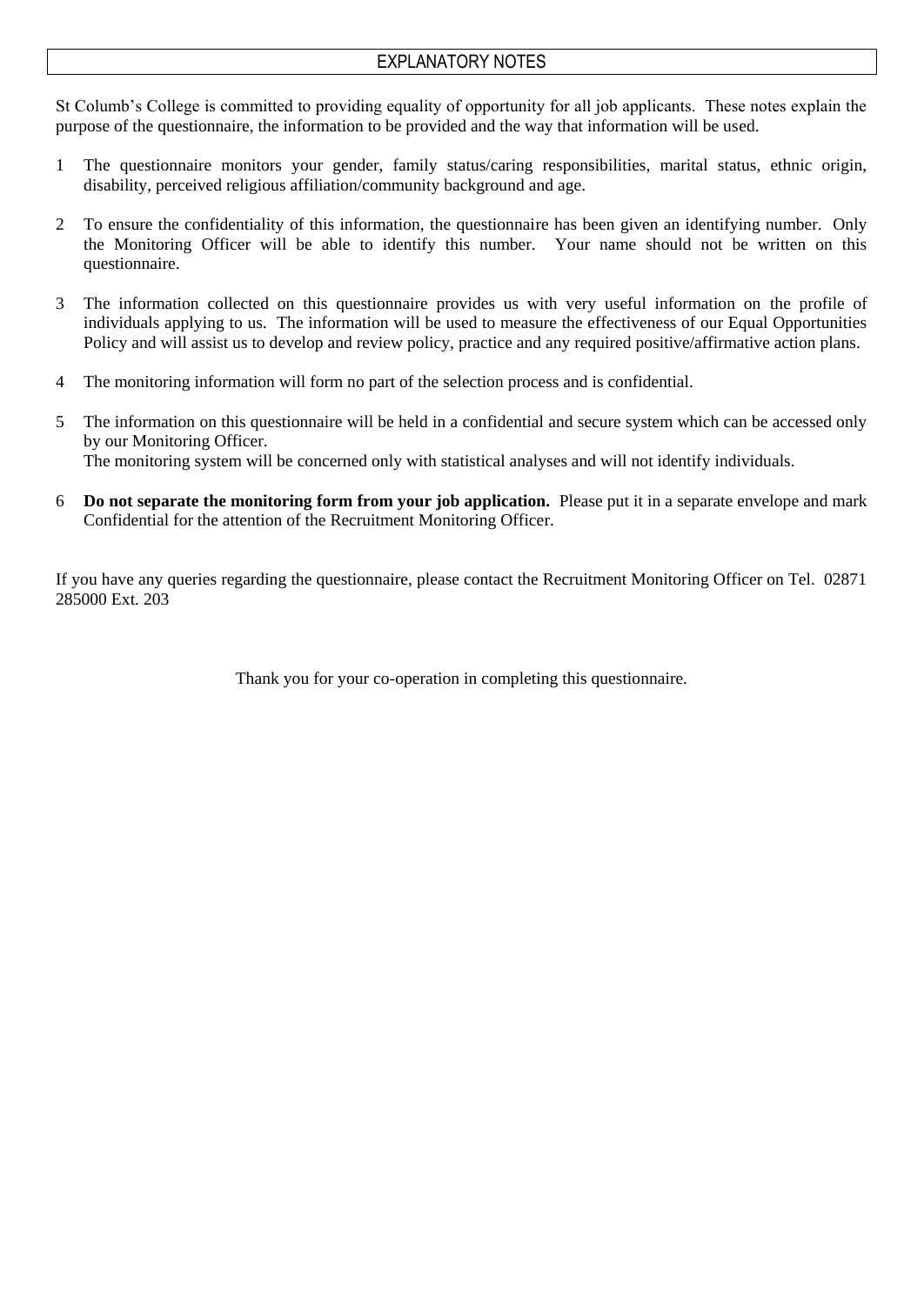#### **ST COLUMB'S COLLEGE**

### **GENERAL GUIDANCE FOR APPLICANTS**

### **NB: NEW REQUIREMENTS IN RELATION TO CHILD PROTECTION HAVE BEEN INTRODUCED TO RECRUITMENT PROCESS.**

The following notes should be read in full before an application form is completed and submitted.

### **APPLICATION FORMS**

Completed application forms and Equal Opportunities Monitoring Questionnaire should be POSTED OR DELIVERED IN PERSON TO THE BURSAR, ST COLUMB'S COLLEGE, BUNCRANA ROAD, DERRY, BT48 8NH to be received by the specified time and date. The Board of Governors will not accept responsibility for application forms delivered by any other method. **APPLICATION FORMS RECEIVED AFTER THE CLOSING TIME AND DATE WILL NOT BE CONSIDERED.** The Equal Opportunities Questionnaire should not be separated from the application form. Please put it in a separate envelope and mark it for the attention of the Recruitment Monitoring Officer. CVs will not be read or considered.

Regardless of the number of times you have completed a questionnaire, either as a previous applicant or College employee, an Equal Opportunities Monitoring Questionnaire must be completed, in full, and returned with each application form.

Applicants should note, when returning application forms, that the correct postage for the weight and size of the envelope is required otherwise it may be delayed, possibly not meeting the closing date and therefore, be refused. The College will not be responsible for paying excess postage.

### **COMPLETION OF APPLICATION FORM**

It is the responsibility of applicants to ensure that the application form is fully and correctly completed and signed and that all relevant information in support of their application is included. Applicants are strongly advised to consider carefully the job description and the criteria for the post and ensure that their application includes all pertinent details and demonstrates clearly how they meet the criteria for the post. Further notes are attached to assist you with completing the application form.

It should be noted that shortlisting will be based solely upon the information provided by the applicant on the form. Members of the shortlisting panel are not permitted to take into consideration information known to them personally about any applicant. CVs will not be read or considered.

The advertised qualifications and experience requirements are the minimum levels required for the post. On receipt of significant numbers of applications, enhanced/desirable shortlisting criteria may have to be applied in order to reach a manageable number of candidates.

### **CHILD PROTECTION**

Posts which require people to work in educational institutions or in a post where there is access to children/young people are deemed to be regulated positions and are therefore subject to provisions of the Safeguarding Vulnerable Groups (NI) Order 2007.

As such, if the post for which you are applying is a regulated position, you are required to provide information on your suitability to work with children and young people. The above Order requires the Department of Education and Department of Health, Social Services & Public Safety to maintain lists of people who are unsuitable for this type of work. It is an offence for anyone whose name appears on these lists, or who is the subject of a disqualification order from the courts, to apply for, offer to do, accept or do any work paid or unpaid in a regulated position.

The recruitment and selection process has been reviewed to introduce additional safeguards against the employment of people who are unsuitable to work with children and young people.

Candidates for regulated positions will be required to provide photographic evidence of their identity at interview. This can be a driving licence, passport, electoral card or a national identity card if the person is a foreign national. You may be refused an interview if you do not comply with this requirement.

Applicants for posts in regulated positions i.e. posts involving work in educational institutions or involving access to children/young people, may be required to explain gaps in their employment history during the interview process.

For all posts, the College will carry out pre-employment vetting checks on successful applicants through ACCESSNI, Successful candidates are required to pay £33 to Access NI for an Enhanced Disclosure of Criminal Record Certificate.

### **REHABILITATION OF OFFENDERS**

This is a Regulated position requiring an Access NI Disclosure check (www.accessni.gov.uk) and appointment to all relevant posts will be subject to satisfactory completion of a criminal record check. Our Disclosure Code of Practice and Disclosure-related Policies can be accessed at [www.stcolumbs.com.](http://www.stcolumbs.com/)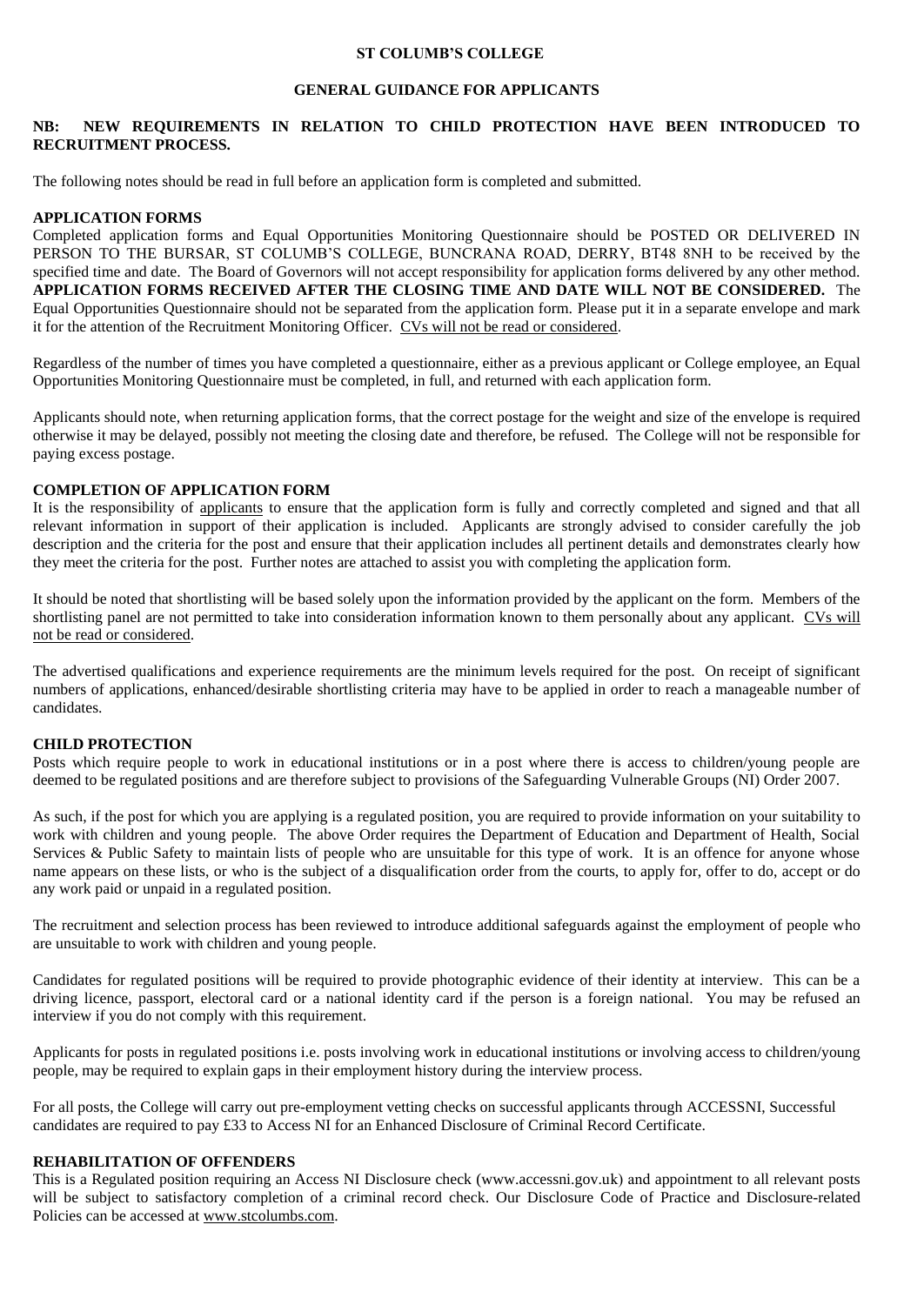In line with the Rehabilitation of Offenders (Exceptions) (Northern Ireland) Order 1979 (as amended in 2014), successful applicants will be required to undertake an Access NI Disclosure check and confirmation of any job offer is dependent on obtaining an acceptable Disclosure check. Failure to reveal information that is directly relevant to this position could lead to withdrawal of any conditional offer of employment or - in the event of employment - result in dismissal or disciplinary action by the Board of Governors. Having a criminal record may not necessarily debar you from working with St. Columb's College. This will depend on the nature of the position together with the circumstances and background of your offence(s) or other information contained on a Disclosure certificate or provided directly to us by the Police.

## **REFERENCES**

Applicants are required to provide details of two persons to whom reference may be made regarding their suitability for appointment. For regulated positions, i.e. posts involving work in educational institutions or access to children or young people, at least one of the referees should be a present or previous employer who can comment on their suitability to work with children/young people. The referees cannot be members of the selection panel for this post or members of the Board of Governors of St Columb's College. Prior consent of referees must be obtained. It should be noted that appointment to regulated positions will be conditional on receipt of satisfactory references.

### **DATA PROTECTION**

Applicants must ensure that the details provided on the application form are correct. The data provided will be processed in accordance with the Data Protection Act 1998. The information will be used to:

- Process your application;
- Form the basis of the computerised and manual record of the recruitment and monitoring process;
- Form the basis of a computerised and manual employment record if appointed.

All forms and associated documentation will be treated in the strictest confidence. However, in the case of an applicant taking a legal case against the Board, it may be necessary to disclose information to the parties involved. The documents may also be disclosed to the Equality Commission during the course of investigations resulting from claims of discrimination.

### **NOTIFICATION OF SUCCESSFUL CANDIDATES**

It should be noted that interviewing panels, including Boards of Governors, **recommend** candidates for appointment. Candidates are advised that a recommendation for appointment is **not** an offer of employment and must not be treated as such.

A candidate is deemed to have been offered the post **only** on receipt of a formal written offer of employment from the Principal and on satisfactory completion of Disclosure vetting. **Recommended candidates should take no action to terminate their current employment until they are in receipt of a formal written offer of employment from the Principal.**

Any recommendation for employment will be subject to the following:

- Completion of a Health Declaration Form. Upon receipt of such the College may, at its discretion, require a candidate to attend a medical examination. (If applicable).
- Satisfactory completion of the pre-employment Disclosure vetting process for regulated positions.
- Documentary evidence of eligibility to work in the UK. (If applicable).
- Receipt of Birth Certificate.
- Receipt of original documentary evidence of qualifications.

A confirmed offer of employment will only be issued following all procedural and pre-employment checks.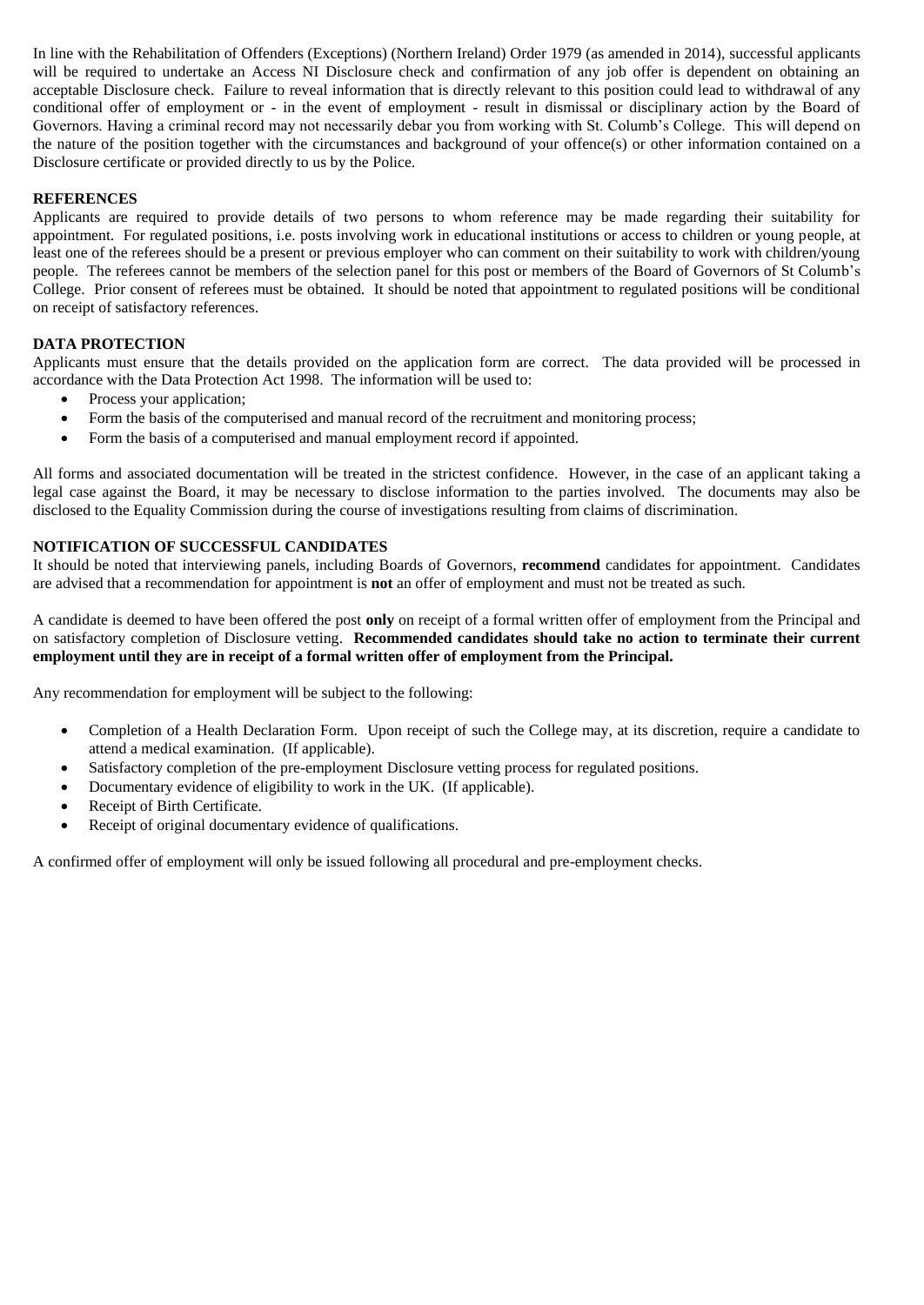## **ST COLUMB'S COLLEGE GUIDANCE NOTES FOR COMPLETING APPLICATION FORM**

#### **PERSONAL DETAILS**

#### **1. CVs and Additional Information**

Candidates must not submit CVs or testimonials. All relevant information must be contained within the standard application form.

If receipt of an application form is not acknowledged within seven working days of submission, applicants should contact the Bursar to ensure that it has not gone astray.

#### **2. Qualified Teacher Status/GTC**

Candidates for Principal, Vice-Principal and Teaching posts should ensure they have indicated if they have been granted qualified status by the Department of Education and are registered with the General Teaching Council (GTC).

#### **3. Disability**

As an Equal Opportunities Employer, the Board of Governors welcomes applications from people with disabilities. The College will endeavour to make reasonable adjustments to policies and the physical environment in order to accommodate the employment of a person with a disability.

Under the Disability Discrimination (NI) Act 1995 (as amended) a disabled person is defined as a person with: *'A physical or mental impairment which has a substantial or long term adverse effect on their ability to carry out normal day to day activities.'*

If you have a disability, which means that you require special arrangements for interview, please give details in the relevant section of the application form or contact the school on 02871285000.

#### **4. Attendance for Interview**

If a candidate fails to present him or herself for interview, it will be deemed that they have withdrawn from the selection process. Interviews will not be rescheduled to facilitate candidates who are unable to attend on the agreed interviewing date by the selection panel.

Candidates who are short listed will be required to bring to interview documentary proof of qualifications, photographic ID, birth certificate and or marriage certificate.

#### **5. Eligibility to Work in The UK**

All applicants should ensure that they are free to remain in and take up employment in the UK. If you are successful in your application for this post you will be required to provide supporting documentation. (If required).

### **EDUCATION AND TRAINING**

#### **6. Type of School Attended**

Indicate the type of school attended e.g. Secondary School, Grammar School etc.

#### **7. Recording Qualifications**

When recording qualifications please ensure that you give full and accurate details of the title and level of the qualification, the examining body and grade obtained. Please state clearly the month and year in which qualifications were obtained. If you are currently studying for, or have a qualification pending, please distinguish this clearly from completed qualifications, by deleting the word 'obtained' and give details of when you hope to attain this qualification.

A formal offer of employment is conditional on receipt of original documentary proof of qualifications.

#### **EMPLOYMENT**

### **8. Present/Last Employer/School**

If your present or last employment was in a school, please specify the name and address of the school rather than the Board under which you are/were employed.

#### **9. Post(s) Held**

If you have held more than one post with your current/last employer, please give details of each post, including dates.

#### **10. Salary Details**

Please ensure that you give full salary details for all posts held.